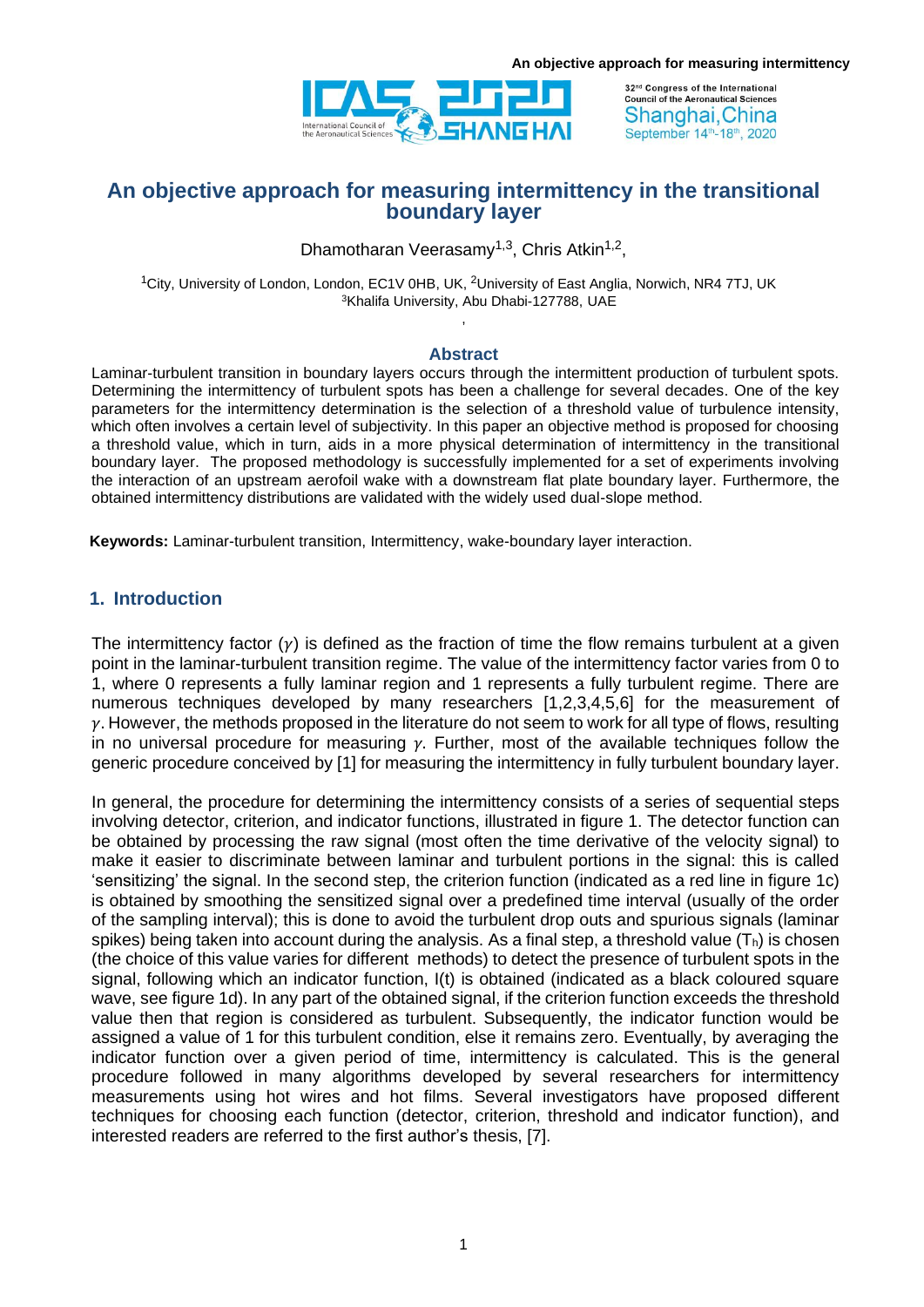

Figure 1. General procedure followed for the intermittency measurement.

Among the steps given in the procedure, the choice of threshold value plays a crucial role in determining the intermittency distribution. Nevertheless, it has been defined subjectively for several decades, for instance using a graphical approach [2], or an arbitrary percentage of mean velocity, as proposed in [6]. Moreover, for streamwise intermittency distribution, different threshold values are chosen for each streamwise stations which in turn intensifies the subjectivity involved. Motivated by this problem, in this paper we have proposed a new rational method for choosing a threshold value. The advantage of the proposed approach over those reported in the literature are (i) the choice of threshold value is rational, simple and automatic (ii) a single threshold value is enough for determining the streamwise intermittency distribution in the transition zone, (iii) the threshold values are quantitatively reproducible by other investigators, given the same data set or a similar experimental setup is considered.

The proposed method is investigated in a wake-induced transition experimental setup, involving an upstream aerofoil wake and its interaction with a downstream flat plate boundary layer. In this setup, the aerofoil wake acts as an upstream disturbance and it induces laminar-turbulent transition on the downstream flat plate. Further, by varying the upstream aerofoil height (above the flat plate), the robustness of the proposed intermittency determination method is investigated.

# **2. Experimental setup**

The experiments reported in this paper were performed in the low-speed wind tunnel at City, University of London. This is a closed-circuit wind tunnel with a test section dimension of  $0.924 \times 0.915 \times 3.66$ m The aluminum flat plate used for the experiment was mounted vertically and had a total length (*l*) of about 2255 mm and a thickness of 10 mm. In order to maintain a zero pressure gradient over the flat-plate, a trailing edge flap was employed for finer adjustment of the circulation around the plate. To induce the laminar-turbulent transitional boundary layer on the flat plate an aerofoil was introduced ahead of, and above, the flat plate at zero degree angle of attack, shown schematically in Figure 2. The chord length (*c*) of the aerofoil was 250 mm.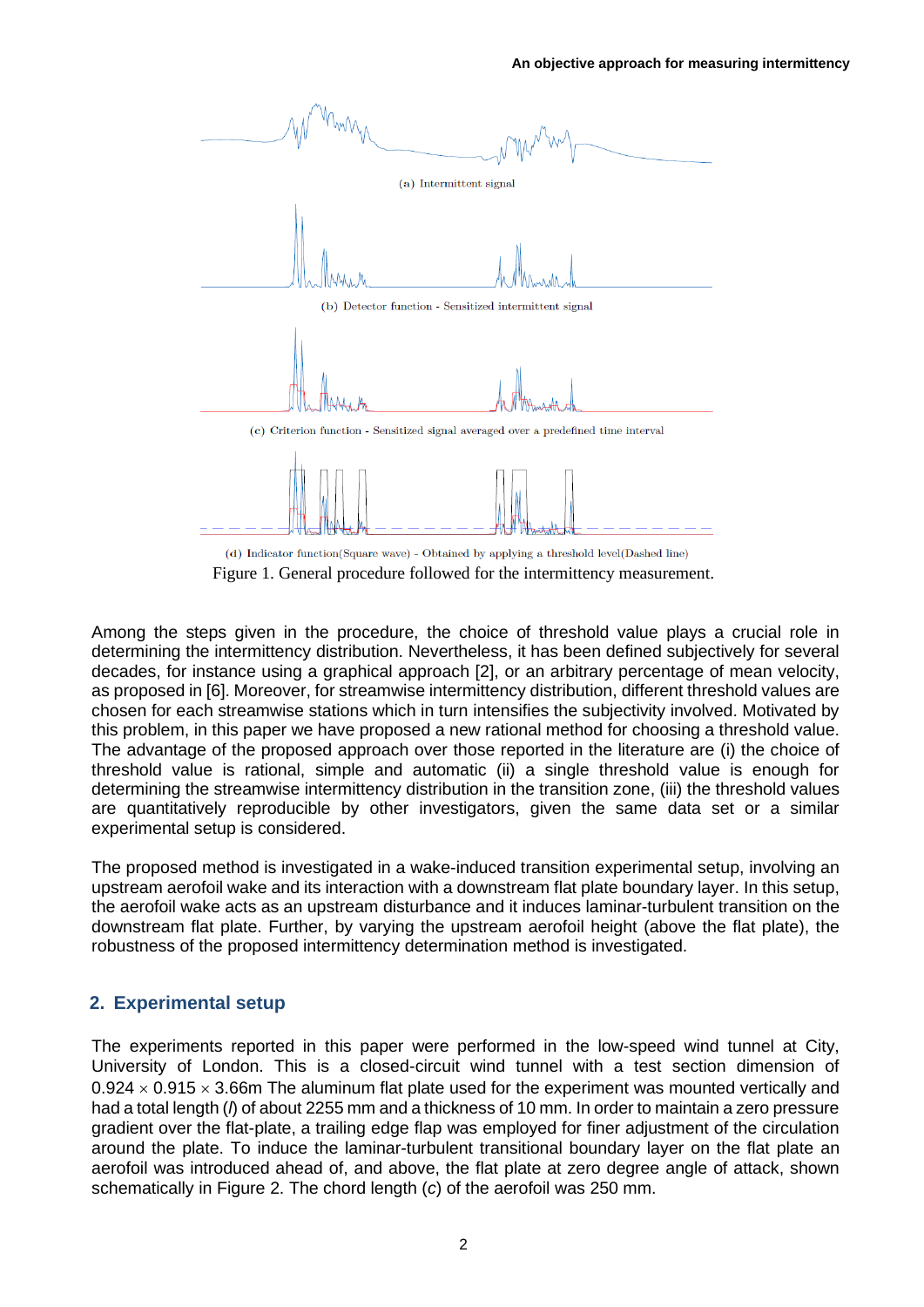The streamwise and wall-normal stations are defined using a coordinate system, x-y having its origin at the leading edge of the flat plate. The vertical separation between the aerofoil and the flat-plate is denoted as the 'height' (*hw*) and the horizontal separation is denoted as the `overlap' (*xw*). It is wellknown from the literature [8,9,10,11,12] that these two parameters play a crucial role in determining the aerodynamic performance of a multi-element aerofoil system. In the present paper, the overlap distance was fixed, *x<sup>w</sup>* = 0.25*c*, and by varying the height of the aerofoil, the length of the transitional regime was altered and used to investigate the robustness of the proposed intermittency determination method. The experiment was conducted at a free-stream velocity (*U0*) of 20 m/s, the corresponding Reynolds number based on the aerofoil chord being *Re<sup>c</sup> = 3.4x10<sup>5</sup>* . Free-stream turbulent intensity measured at an upstream location of the aerofoil was 0.015%.



Figure 2. Schematic representation of the experimental setup, with the flat plate and the upstream aerofoil

To avoid vortex shedding from the aerofoil and to stimulate a turbulent wake, a sandpaper roughness strip (average roughness height = 425 μm) was used for tripping the boundary layer at around 25% chord. Furthermore, the wake profiles follow the universal shape proposed by Wygnanski et al. (1986). All the velocity measurements in this experiment were obtained using hot-wire probes with Dantec DISA 55M01 constant Temperature Anemometry unit, at a sampling rate of 10 KHz for 30s.

# **3. An objective approach for measuring intermittency**

To overcome the subjective selection of the threshold value in determining the intermittency distribution, an objective approach is proposed in this paper. The basic idea behind this approach is explained in Figure 3 using the streamwise fluctuating velocity signals obtained at four different points (designated as 1, 2, 3 and 4) on the flat plate whose fluctuating velocity signals are shown by  $u_1(t)$ ,  $u_2(t)$ ,  $u_3(t)$  and  $u_4(t)$  respectively. The points 1 and 2 are chosen in the upstream region where the flow tends to be laminar, and the points 3 and 4 are located further downstream, generally falling in the transition region. It is known that, as the boundary layer thickness increases, then the magnitude of the perturbations in the flow also increases. This is clearly demonstrated in the perturbation signals plotted in Figure 3, where the magnitude of the perturbation increases from the laminar region to the downstream end of the transitional zone (from points 1 to 4). It is important to note that the flow remains laminar (points 1 & 2), even in the presence of increasing perturbations, until we reach point 3 where we observe turbulent spots. By observing the signal at the transition onset (point 3) and the middle of the transition zone (point 4), it becomes clear that the perturbations due to the turbulent spots (spiky signals) are distinct from the so-called 'laminar' perturbation (a persistent, lower-amplitude component lying within the red dashed lines). An interesting fact is that these lower-amplitude perturbations do not increase in magnitude between the transition onset point (point 3) and the middle of the transitional zone (point 4), in contrast to the increasing amplitude of these perturbations in the laminar region (points 1&2). This observation prompts an assumption that the magnitude of the 'laminar' perturbations remains constant throughout the transition region. In this regard, it is proposed to choose the magnitude of the laminar perturbations at the transition onset point as a threshold value for intermittency estimation. Naturally, it would then be easy to distinguish the turbulent perturbations from the transitional signals. Such an approach has been adopted and applied to the present measurements to estimate the intermittency.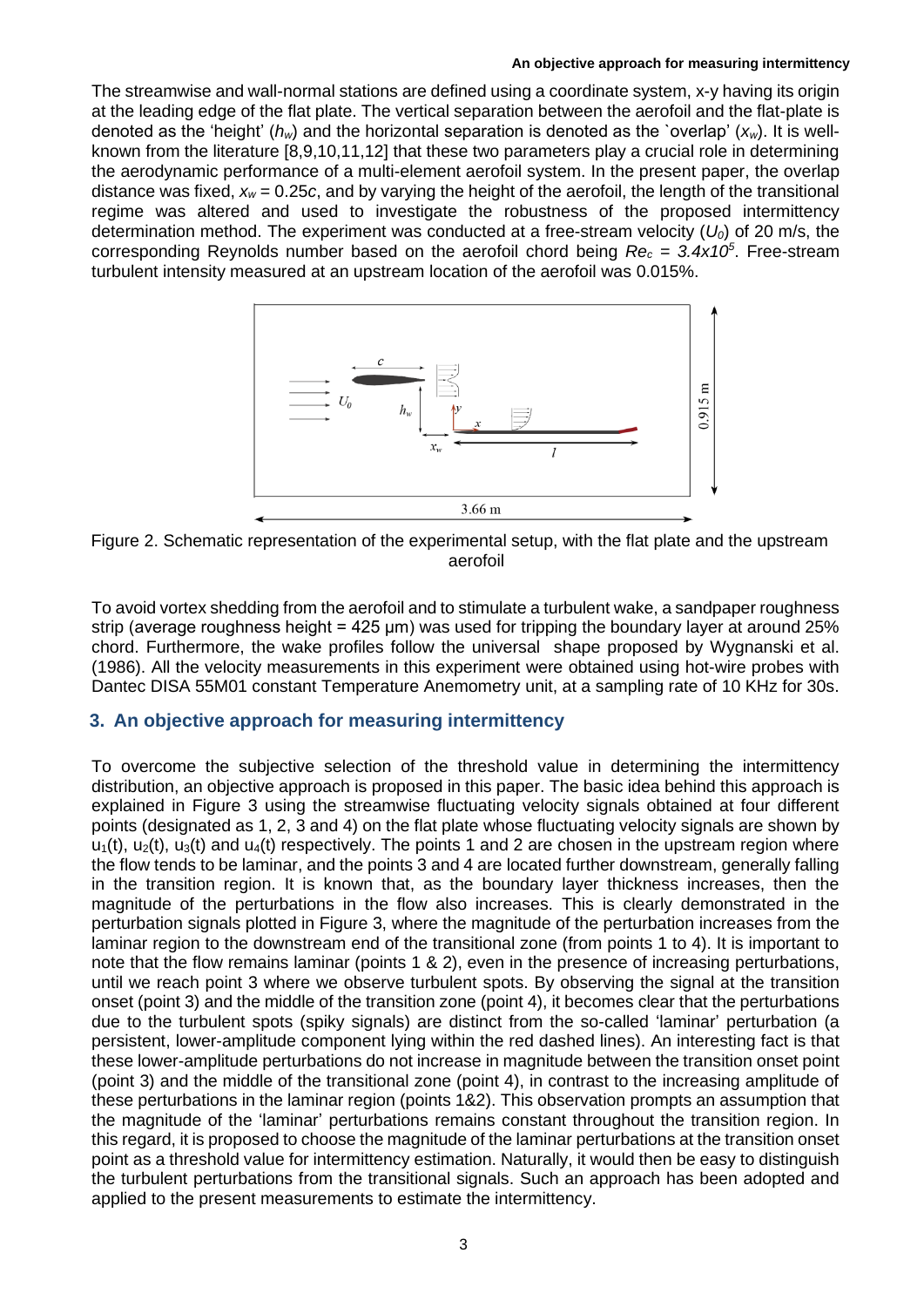

Figure 3. An objective approach to choose the threshold value for intermittency estimation

# 3.1 Determining the transition onset point (*xo*)

To execute the proposed method, the primary task is to locate the point of transition onset , so that the magnitude of the laminar perturbation from that point can be determined. In general, onset is defined as the point where the first turbulent spot occurs. Several methods, such as surface Pitot tubes, hot-wires, surface hot-films, china-clay and other flow visualisation techniques have been employed to detect the transition onset and breakdown points. Despite the availability of several methods, the point of transition detection is still subjective. For instance, in hot-wire techniques, the point at which the transition occurs is usually determined visually from the perturbation signal. While it is logical to use such an approach, it does not necessarily guarantee an accurate point of transition. Here we have used a rational technique, using a skewness parameter to reliably detect the transition onset point (x*o)* and breakdown point (*xb*). Skewness distributions in the transitional zone of turbomachinery flows and multi-element aerofoils have been already explored in [13, 14]. However, the way they have defined the skewness (third moment normalised with its maximum value,  $\overline{u^3}$ /max  $(\overline{u^3})$ ) did not identify the onset and breakdown points, rather it just gave the region of transition. To obtain the precise location of those points, the skewness parameter must be defined in a way that the third moment is normalised with the cube of the root mean square of the fluctuating velocity, given by  $\overline{u^3}/u_{rms}^3,$  which definition is generally followed in turbulent research [15].

Skewness distributions based on the present definition are plotted in Figure 4 for all aerofoil heights. It shows that, for all heights, the skewness distribution follows a similar trend, where the skewness initially attains a positive maximum, then gradually drops to the negative side and eventually reaches a plateau. By comparing the skewness and the corresponding time series of the velocity perturbation signal, it can be seen that the streamwise station corresponding to the positive maximum skewness is considered as transition onset, and beyond that, the point where it starts to attain a constant value (plateau) is considered as breakdown point (*xb*). To substantiate, fluctuating velocity signal for the *h<sup>w</sup>* = 30 mm at various streamwise stations are given in Figure 5, where the existence of abrupt spikes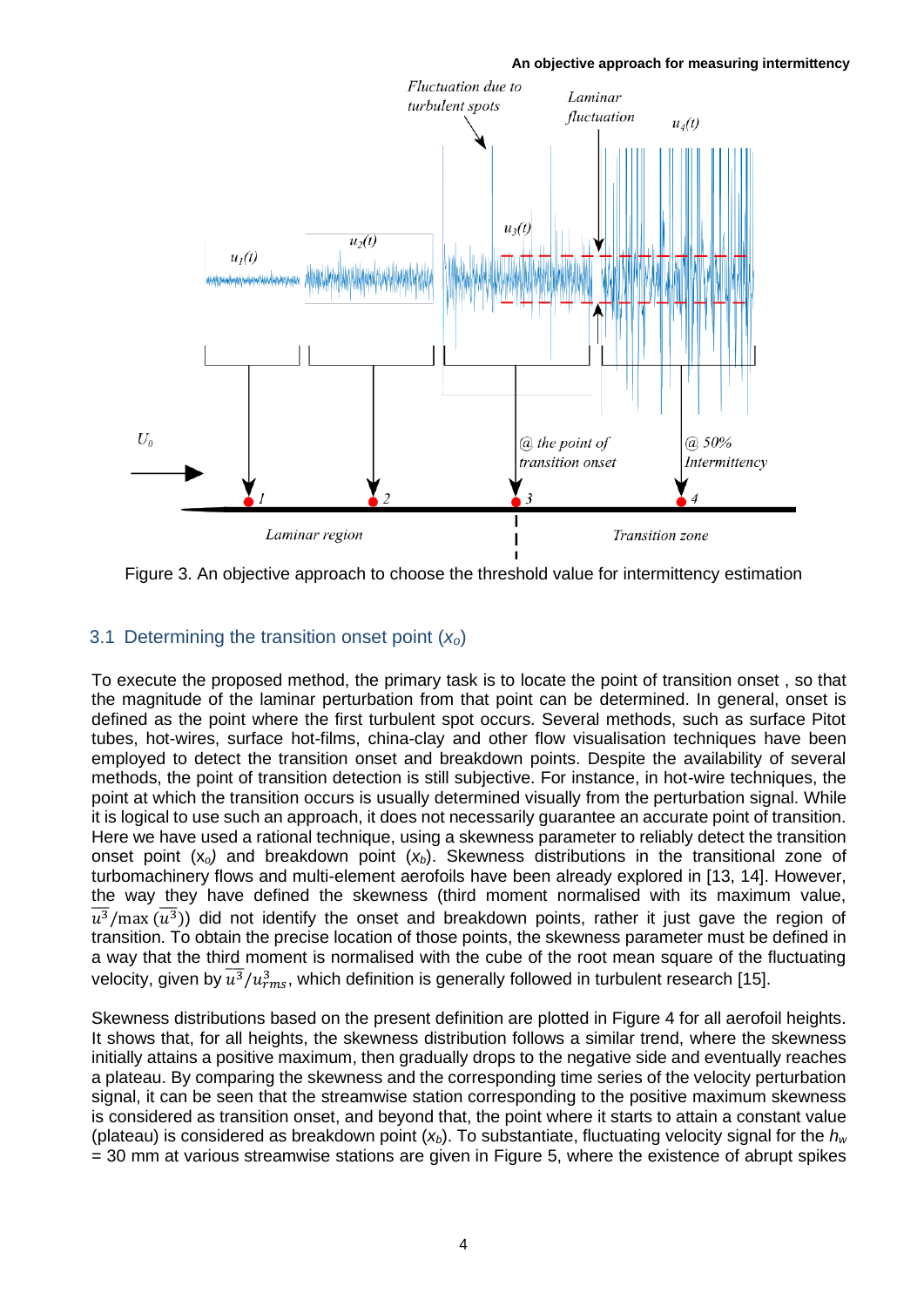

Figure 4. Skewness distribution for various aerofoil heights, measured at  $y/\delta^* = 0.5$ .



Figure 5. Streamwise fluctuating velocity signals exhibiting turbulent spots in the transitional regime for  $h_w = 30$  mm, measured at  $y/\delta^* = 0.5$ .

denotes the turbulent spots. Beyond *x/l* = 0.16, frequent occurrence of turbulent spots can be seen, while upstream of  $x/l = 0.16$  these spiky signals are rare. At the same time, a skewness peak occurs at *x/l* = 0.16 for the *h<sup>w</sup>* = 30 mm case. On the other hand, for *x/l* >0.35 in Figure 5, intermittent spiky signals are not seen, therefore  $x/1 = 0.35$  can be considered to be the breakdown point( $x<sub>b</sub>$ ), and the corresponding skewness distribution also attains a plateau from *x/l* >0.35. Similar behaviour can be seen for other aerofoil heights considered in the experiment. Hence this confirms the approach that the location of maximum skewness  $x/l = 0.16$  (for  $h_w = 30$  mm) corresponds to the transition onset and  $x/1 = 0.35$ , where the skewness plateaus, is considered as breakdown. A similar observation was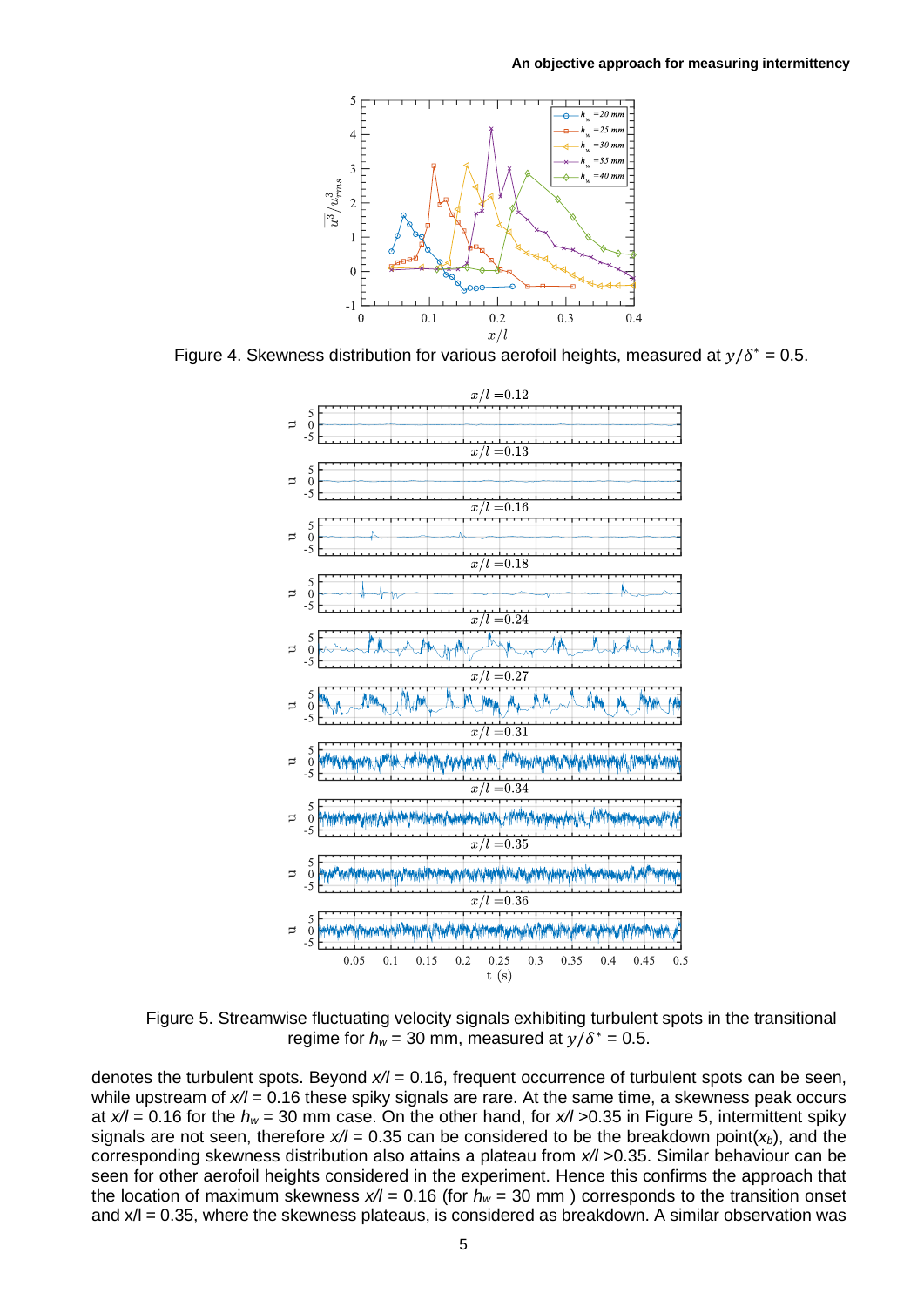made by Gomez et al. [16], where surface hot films were used for obtaining the fluctuating velocity signals. They observed that, when the skewness parameter (using the present definition) is determined from their signals, the transition onset point occurred around the initial peak of the skewness. Thus it can be concluded that the definition of skewness used in this work can be used effectively to identify the transition onset point.

By employing the above technique for detecting the transition onset and breakdown points in figure 4, the variation of  $x_0$  and  $x_b$  with respect to aerofoil height ( $h_w$ ) is obtained, shown in figure 6. This figure demonstrates that the length of the transition regime increases with aerofoil height.



Figure 6. Transition onset  $(x_0)$  and breakdown  $(x_b)$  points for various heights of the aerofoil  $(h_w)$ 

### 3.2 Identifying the threshold value  $(T<sup>h</sup>)$  and determining the Intermittency

Having identified the transition onset point, the next task is to extract the magnitude of the laminar perturbations alone at that point. Nevertheless, extracting the laminar perturbation directly from the raw signal is difficult due to the presence of occasional turbulent spots at the onset point. To remove the perturbations due to the turbulent spots at the onset point, raw fluctuating signals from  $y/\delta^* = 0.5$ are first sensitized by double differentiating with respect to time and then squaring,  $D(t)_{x_0} = (d^2u/dt^2)^2|_{x_0}$ . By doing so, the high frequency fluctuation part alone is sensitised, thus easily distinguishing the laminar and turbulent perturbations. Furthermore, the time interval ( $\Delta t$ ) of the high frequency signals is identified by applying the condition  $D(t)_{x_0} > 2D(t)_{x_0, rms}$ , where  $D(t)_{x_0, rms}$ is the root mean square of  $D(t)_{x_0}$ . Eventually, by discarding the signal at ∆t from  $D(t)_{x_0}$ , the laminar perturbation alone is extracted,  $D(t)_{x_{0,-L}},$  and its rms value is taken as the threshold value,  $T^h=\,T^h_o=$ 

$$
D(t)_{x_{0,\ L,\ rms}}.
$$

Once the threshold value is obtained, then the intermittency distribution is determined using the procedure conceived by [1]. Firstly, the fluctuating velocity signals obtained at  $y/\delta^* = 0.5$  for all the streamwise stations are sensitized using  $D(t)_x = (d^2u/dt^2)^2|_x$ . Then the sensitized signal is smoothed (moving average) within the sampling time interval of 7∆t (here  $\Delta t = 0.7$ ms, approximately 230 times the Kolmogorov time scale). Subsequently, the chosen threshold value is applied to the smoothed signal, which in turn yield the indicator function, *I(t)* given in equation. 1. Eventually, by integrating the indicator function for the whole signal, the intermittency  $\gamma$  is determined.

$$
I(t) = \begin{cases} 0, & D(t)_x \le T^h \\ 1, & D(t)_x > T^h \end{cases} \tag{1}
$$
\n
$$
\gamma = \frac{1}{T} \int_0^T I(t) dt \tag{2}
$$

Based on the above proposed technique, the threshold value is obtained for  $h_w = 30$  mm and used to determine the intermittency distribution, shown in figure 7 (red markers) along with the results obtained from the dual-slope method (black markers) which are slightly higher than those obtained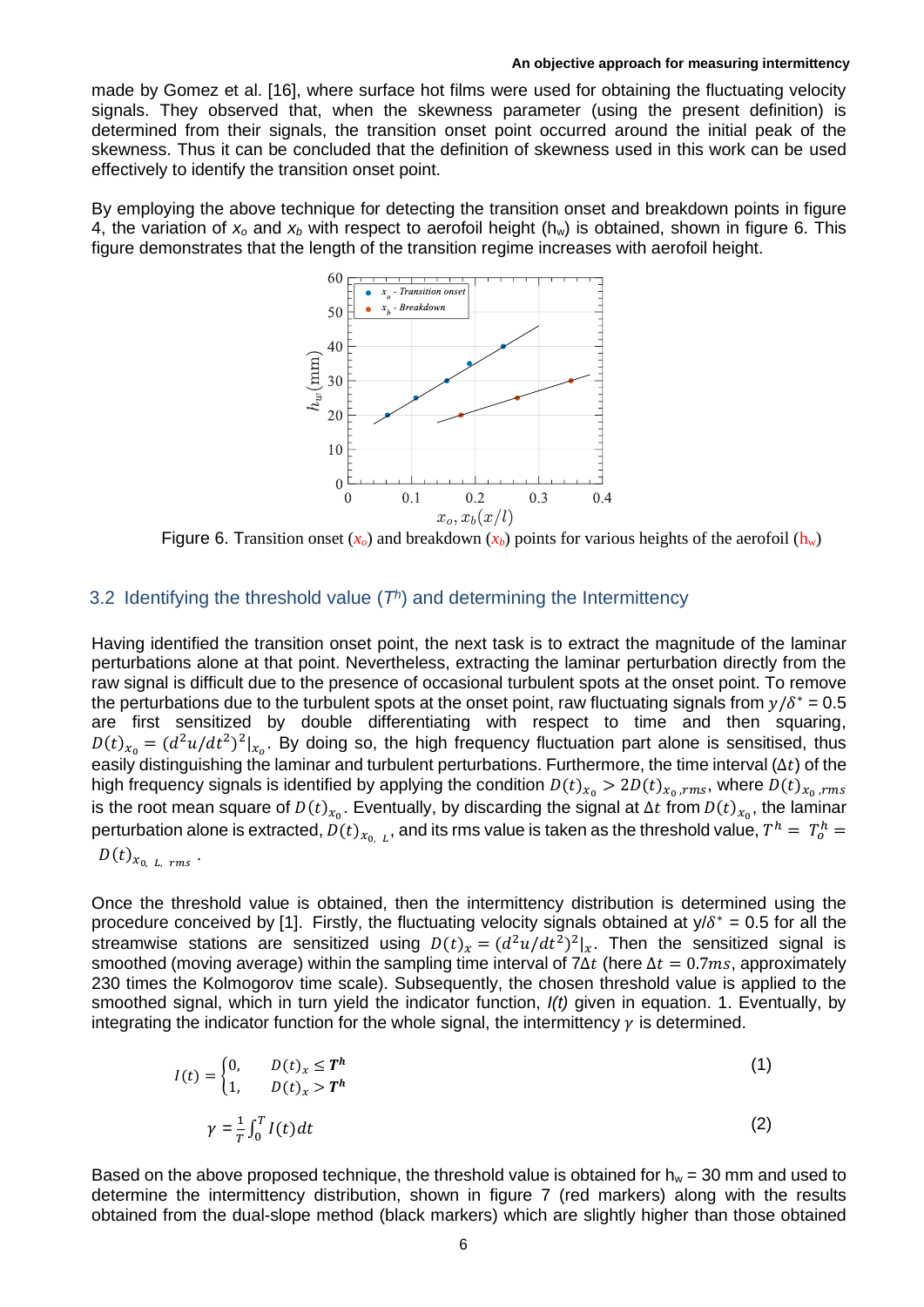using the current method. By considering the subjectivity involved in the dual slope method, this variation can be considered insignificant.

One concern is that determining the threshold value  $T<sup>h</sup>$  from the disturbance time history at the transition onset point would introduce subjectivity, owing to the processing to eliminated the signals corresponding to the turbulent spots (spiky signals). To alleviate this concern, we can choose *T <sup>h</sup>* using time-history data from one station upstream of the onset point (*xo-1)*, where the turbulent spots are not seen, which would eliminate this source of subjectivity. The threshold value at *xo-1,* is determined from  $T^h = T^h_{o-1} = D(t)_{x_{0-1, rms}} = \text{rms}[(d^2u/dt^2)^2|_{x_{o-1}}]$ . The obtained intermittency distribution, based on  $T^h_{o-1}$ , is shown in figure 7 (blue markers). It is very similar to the  $T^h$  obtained at *x<sub>o</sub>*. This observation confirms that a threshold value chosen close to the transition onset location results in a repeatable estimate for the intermittency.



Figure 7. Intermittency distribution for  $h_w = 30$  mm, based on the threshold value chosen at the streamwise measurement station corresponding to the onset point  $(x_0)$  and at the measurement station immediately upstream  $(x<sub>0-1</sub>)$ . Results are compared with the dual-slope method (black markers).

The reliability of the proposed method to detect the presence of turbulent spots is demonstrated by plotting the sensitized signal and the indicator function on the same plot in figure 8 for *h<sup>w</sup>* = 30 mm. It can be seen that the indicator function accurately captures the turbulent bursts, leaving out any spurious laminar spikes. These observations confirm that choosing the threshold at the transition onset is an effective way to determine the intermittency, performing particularly well for the current experimental data.

Finally, the intermittency is determined for various different *h<sup>w</sup>* using the threshold value  $(T_o^h = D(t)_{x_{0,L,rms}})$  chosen at the transition onset point. The results obtained are shown in figure 9, which shows that the increase in  $h_w$  shifts the onset location downstream. Also the intermittency calculations are compared with the intermittency distribution obtained using Narasimha's hypothesis of concentrated breakdown [17], which agrees well with the present results.

The onset and breakdown points, obtained by interpolating the curves in figure 9, can be used to determine the length of the transition zone (figure 10) . Figure 10 also shows that the transition zone lengths obtained from the skewness and intermittency distributions do not differ significantly, which again supports the validity of the idea of determining the transition region from the skewness distribution. Additionally, the method proposed for the threshold selection perfectly captures the intermittent nature of the flow.

Further research [18,19] beyond that presented here has revealed that the pre-transitional region (between the leading edge and *xo*) of the present experimental configuration exhibits an unusual transition mechanism, where both the natural and bypass transitional characteristics coexist. Furthermore, the transitional intermittency distributions are found to scale with aerofoil height.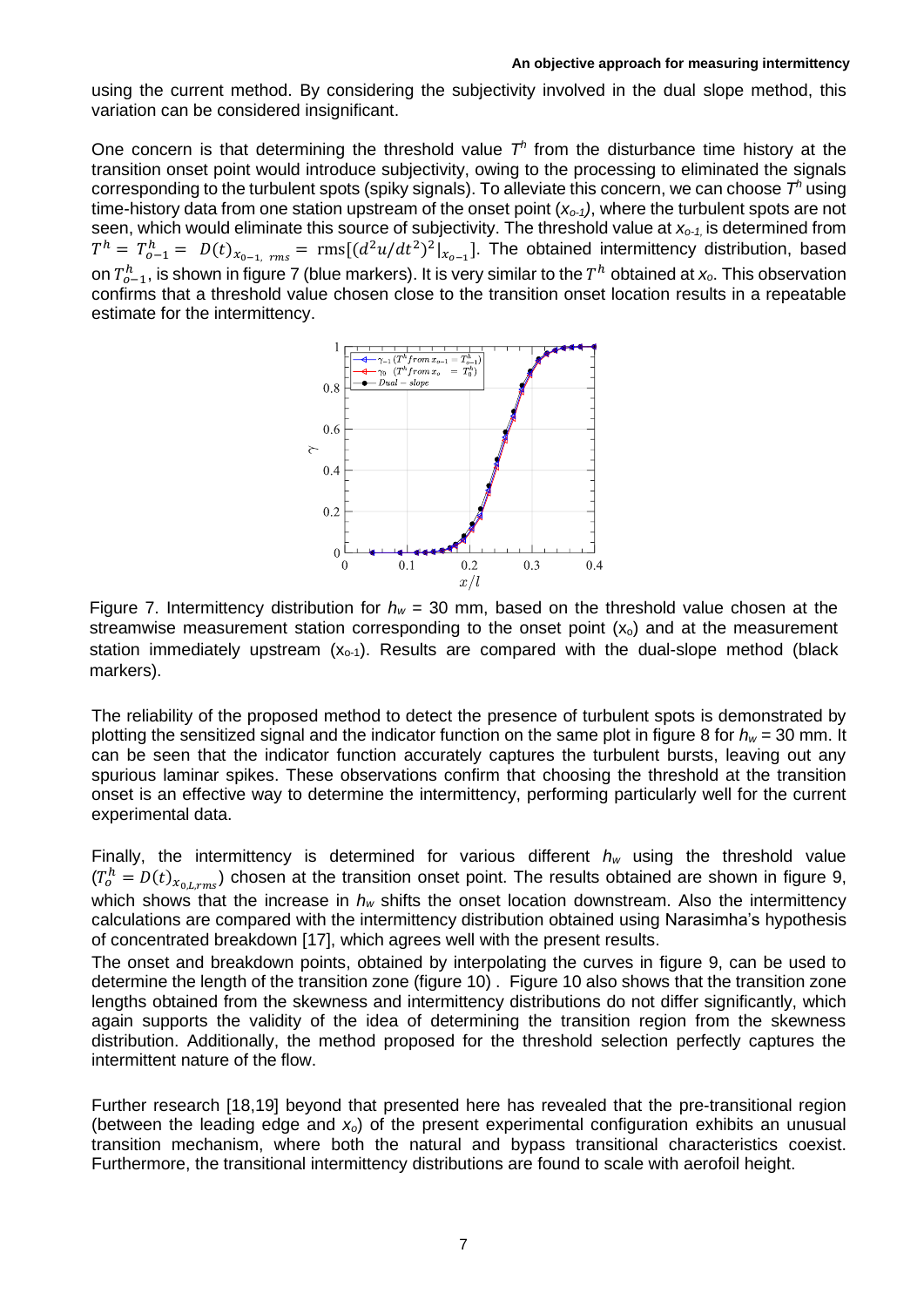

Figure 8. Raw fluctuating signal and its corresponding sensitized signal and indicator function, for  $h_w$  = 30 mm



Figure 9. Intermittency distribution for various *hw*, compared with the hypothesis of concentrated breakdown in [17]

# **4. Summary**

Most of the intermittency estimation methods presented in the literature are subjective, with some level of arbitrariness in choosing the threshold value. In the present work, a rational and objective technique is proposed which alleviates the shortcomings involved in the other methods. The underlying idea is to detect the peak amplitude of 'laminar' perturbation in the transitional flow and then to use it as the threshold for determining the intermittency. The key question is, how to detect the maximum laminar perturbation in the transitional flow? It can be seen from the development of the streamwise fluctuation signals along the transition zone (Figure 3) that the magnitude of laminar perturbation increases along the downstream direction. However, downstream of the point of transition onset, its magnitude remains approximately constant.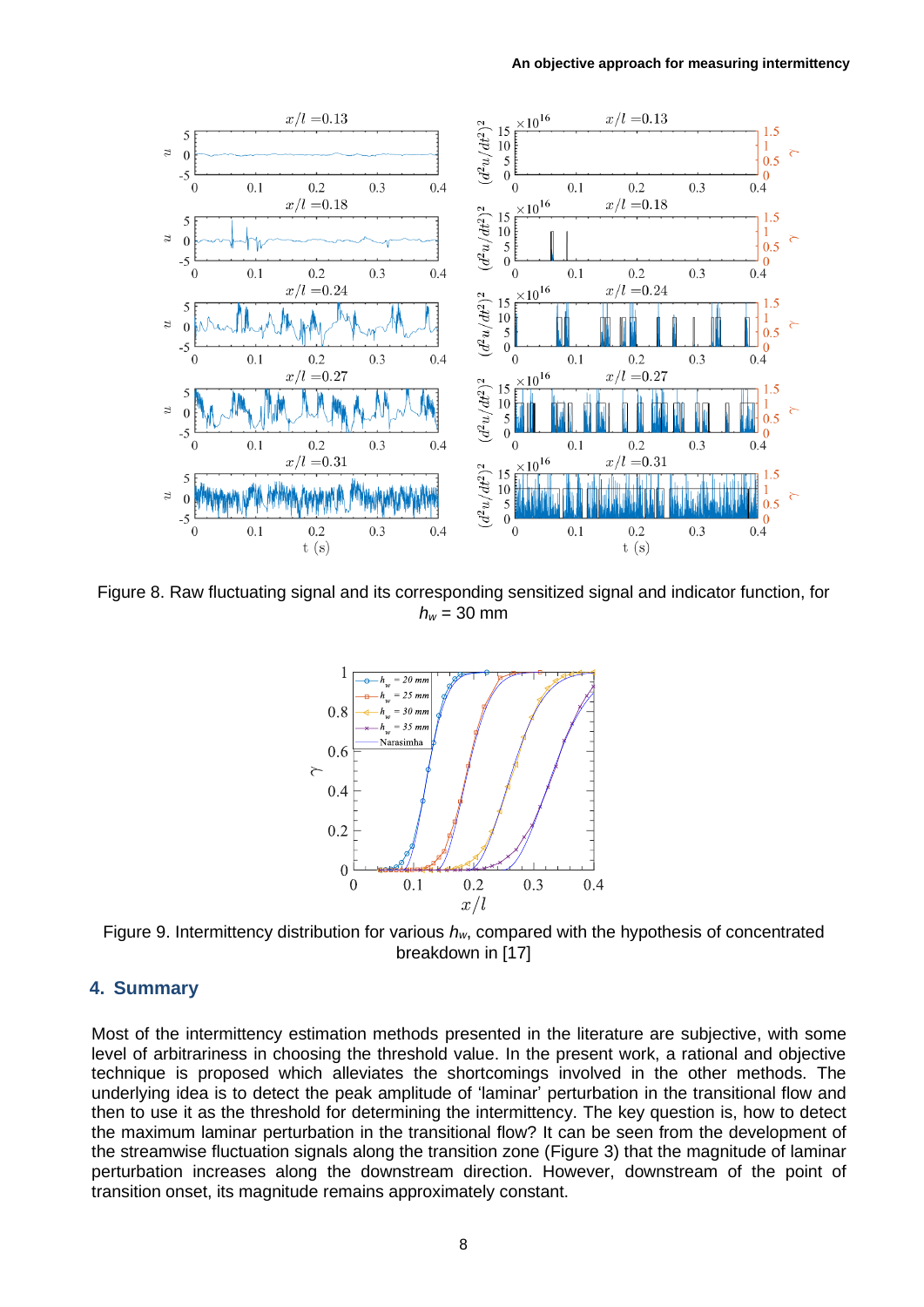

Figure 10. Length of the transition zone obtained from intermittency and skewness distribution.



Figure 11.Flow chart of the proposed method for determining the intermittency distribution.

Therefore, it can be assumed that the level of laminar perturbation at the onset point is a clear detector of laminar and turbulent perturbation energy. Hence, in the proposed approach, the laminar perturbation level corresponding to the onset point is chosen as the threshold for determining the intermittency.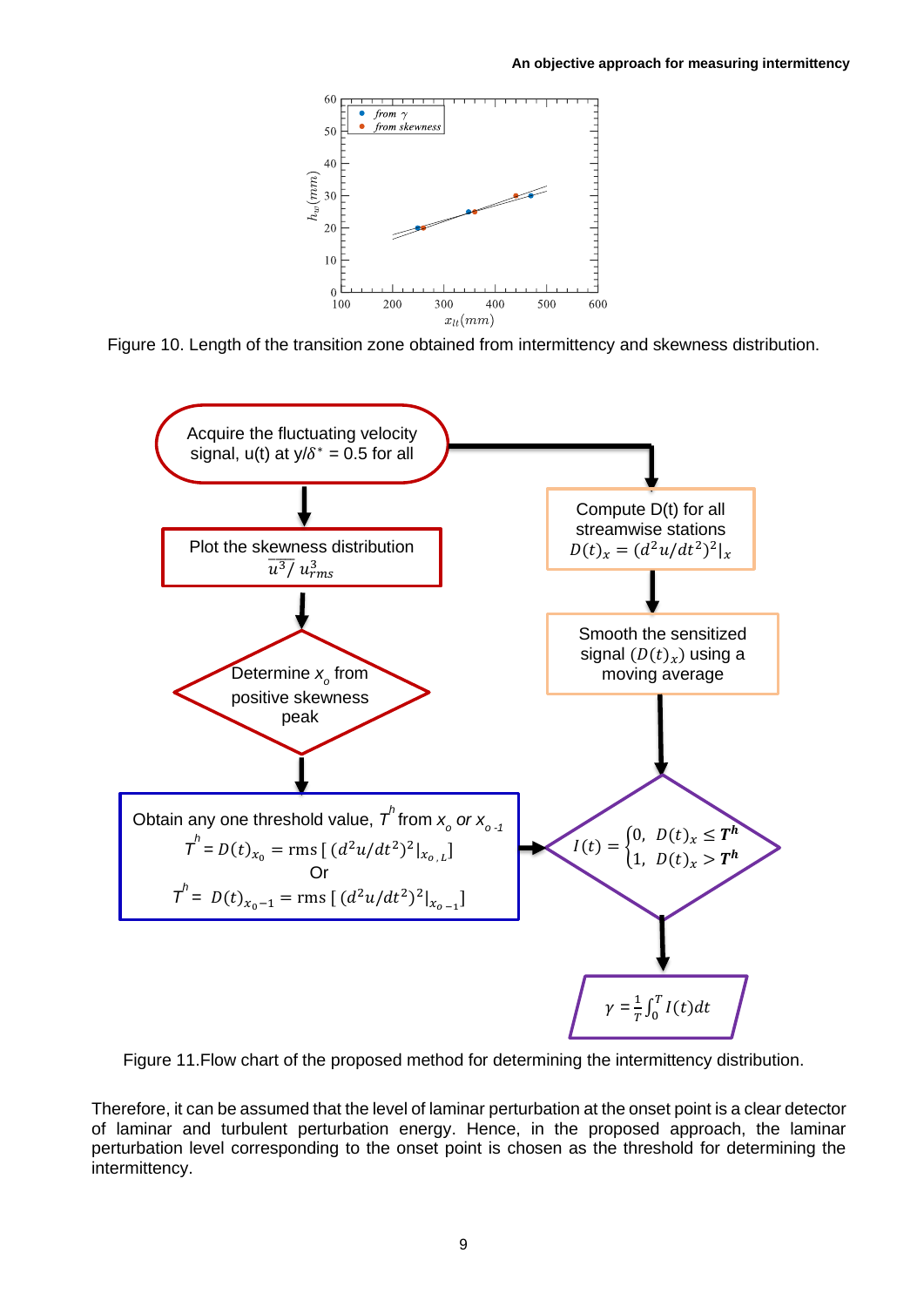At this juncture, another question comes in: how to determine the onset point? And from there, how to extract the laminar perturbation alone from the raw signals? These questions were answered in this paper by proposing several steps, firstly detecting the onset point from the positive peak of the skewness distribution. Secondly, the magnitude of the laminar perturbation at the onset point is extracted by, removing the occasional turbulent spots and taking the rms of the sensitized velocity fluctuating signal ( $T_o^h = D(t)_{x_{0,L,rms}}$ ). Based on the obtained threshold value, the intermittency distribution was obtained for various aerofoil heights and the results were comparable to those obtained with the dual-slope method. It was also demonstrated that choosing the threshold value at *xo-1* (one station upstream of the onset point) yields the same intermittency distribution without any subjectivity error. For reference, the above procedure is illustrated in Figure 11 as a flow chart. The advantages of the proposed method are (i) a single threshold value is sufficient for the streamwise intermittency determination in the entire flow and (2) the approach reduces the level of subjectivity often involved in the selection of the threshold value. Moreover, the results from the present work suggest that the assumption of constant magnitude of laminar perturbation in the transition zone may be an inherent physical characteristic of the transitional boundary layer.

## **5. Acknowledgments**

We would like to acknowledge the support of InnovateUK under grant ref. 113024, Enhanced Fidelity Transonic Wing, led by Airbus.

## **6. Contact Author Email Address**

mailto: [dhamotharan.veerasamy@city.ac.uk;](mailto:dhamotharan.veerasamy@city.ac.uk;) [C.Atkin@uea.ac.uk](mailto:C.Atkin@uea.ac.uk)

## **7. Copyright Statement**

The authors confirm that they, and/or their company or organization, hold copyright on all of the original material included in this paper. The authors also confirm that they have obtained permission, from the copyright holder of any third party material included in this paper, to publish it as part of their paper. The authors confirm that they give permission, or have obtained permission from the copyright holder of this paper, for the publication and distribution of this paper as part of the ICAS proceedings or as individual off-prints from the proceedings.

## **References**

- [1] Hedley, T.B. and Keffer, J.F., 1974. Turbulent/non-turbulent decisions in an intermittent flow. *Journal of Fluid Mechanics*, *64*(4), pp.625-644.
- [2] Kuan, C.L. and Wang, T., 1990. Investigation of the intermittent behavior of transitional boundary layer using a conditional averaging technique. *Experimental Thermal and Fluid Science*, *3*(2), pp.157-173.
- [3] Schneider, S.P., 1995. Improved methods for measuring laminar-turbulent intermittency in boundary layers. *Experiments in fluids*, *18*(5), pp.370-375.
- [4] Zhang, D.H., Chew, Y.T. and Winoto, S.H., 1996. Investigation of intermittency measurement methods for transitional boundary layer flows. *Experimental thermal and fluid science*, *12*(4), pp.433-443.
- [5] Canepa, E., Ubaldi, M. and Zunino, P., 2002. Experiences in the application of intermittency detection techniques to hot-film signals in transitional boundary layers. In *The 16th symposium on measuring techniques in transonic and supersonic flow in cascades and turbomachines* (pp. 2077-2085).
- [6] Falco, R.E. and Gendrich, C.P., 1990. The turbulence burst detection algorithm of Z. Zaric. *Near-wall turbulence*, pp.911-931.
- [7] Veerasamy, D., 2019. Effect on flap transition of upstream wake turbulence*. Doctoral thesis*, City, University of London.
- [8] Smith, A.M., 1975. High-lift aerodynamics. *Journal of Aircraft*, *12*(6), pp.501-530.
- [9] Spaid, F.W., 2000. High reynolds number, multielement airfoil flowfield measurements. *Journal of Aircraft*, *37*(3), pp.499-507.
- [10] Van Dam, C.P., 1999. Recent experience with different methods of drag prediction. *Progress in*